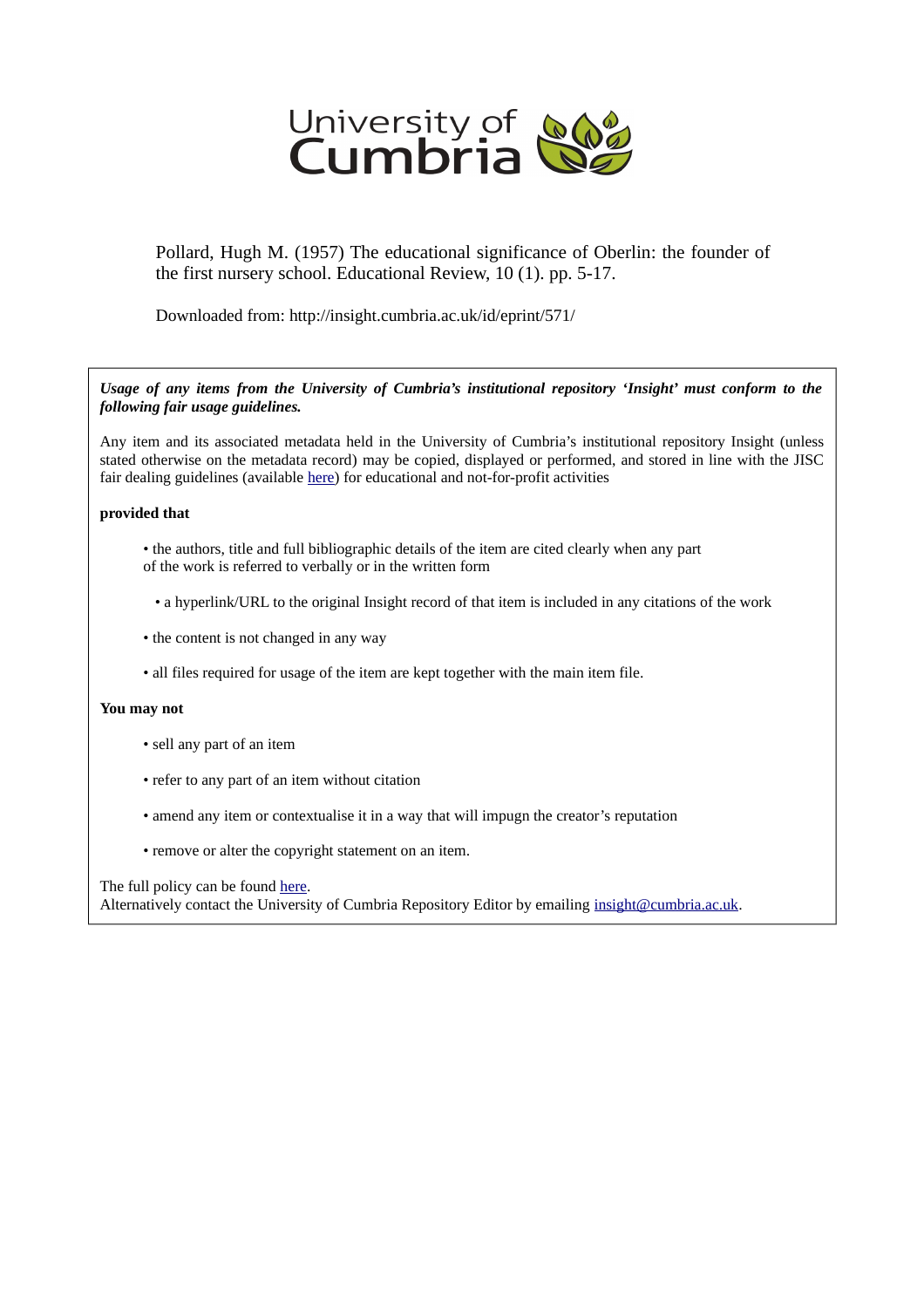# THE EDUCATIONAL SIGNIFICANCE OF **OBERLIN–THE FOUNDER OF THE FIRST** NURSERY SCHOOL

## by HUGH M. POLLARD

## Assistant to the Director, University of Sheffield Institute of Education

TDUCATION, since the earliest times, has been concerned with the mental, moral, and physical well-being of the individual, yet it Thas rarely, in practice, been able fully to adjust itself to man's threefold nature. To divide the attention equally between a training of man's mind, body, and morals, and to realise, in the words of the Athanasian creed, that "none is afore or after other-none is greater or less than another", would seem to present an ideal of educational theory and practice that is wholly unattainable. In consequence, as we become only too painfully aware when studying the evolution of educational consciousness, different countries in different centuries have tended to exalt those aspects of man's development that have particularly interested them, and often to stress them unduly.

There is little doubt, for example, that the cathedral and monastic